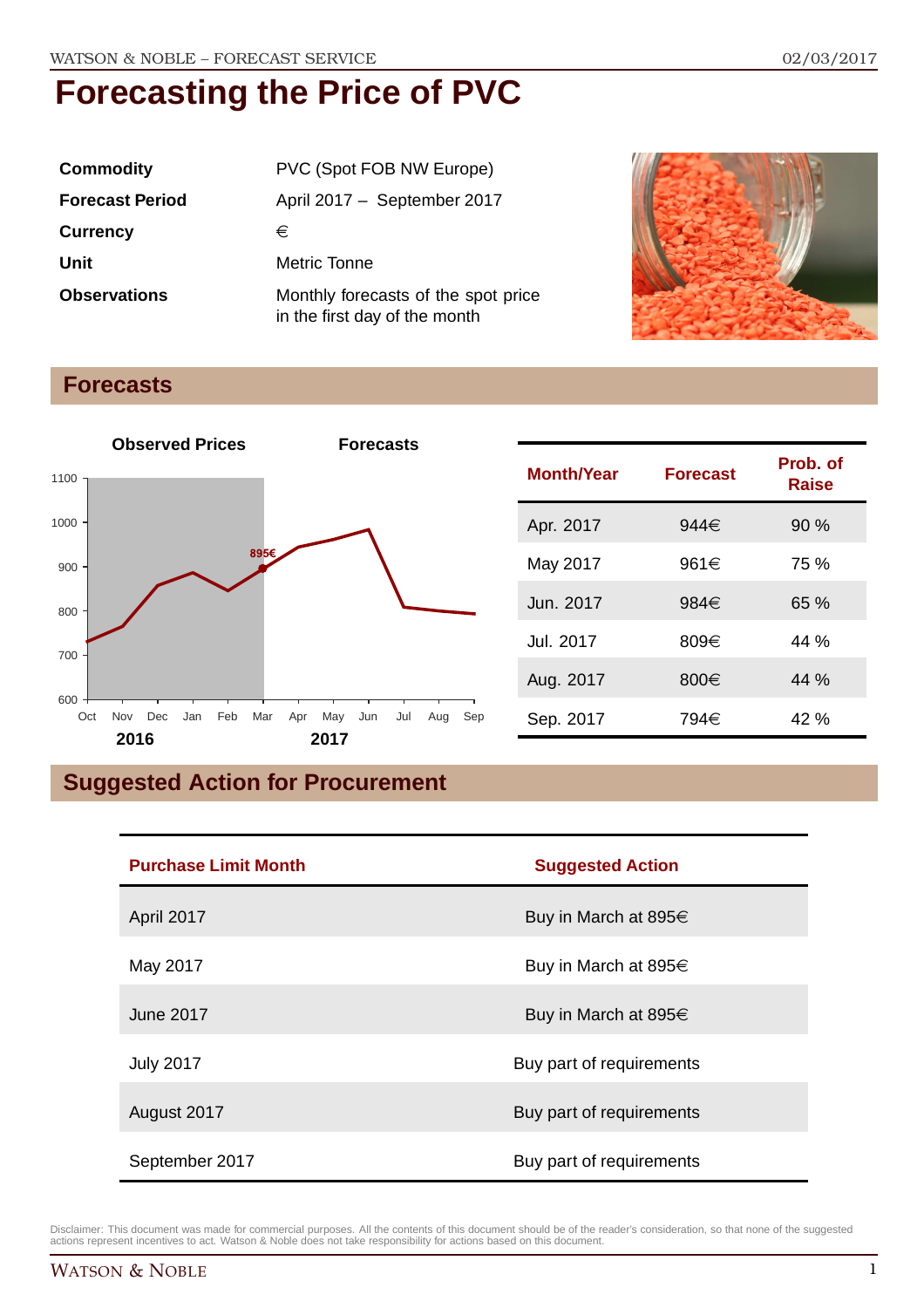### **Impact Analysis: One Month Forecast**



Our algorithm forecasts a higher price of PVC in one month: it is expectable that the price increases 5.47% from 895 $\in$  to 944 $\in$ until the beginning of April.

## **Indices of Factors**



#### **Interpretation**

- Slight decrease of Supply: Positive pressure of the Supply index
- Slight increase of Demand: Positive pressure of the Demand index
- **Considerably positive pressure of the index of PVC**
- Positive pressure of the index of variables representing the market upstream
- Positive pressure of the index of variables representing the market downstream
- Positive pressure of the financial index
- Positive pressure of other commodities and other factors
- Focus on South Korea, Italy, and Mexico



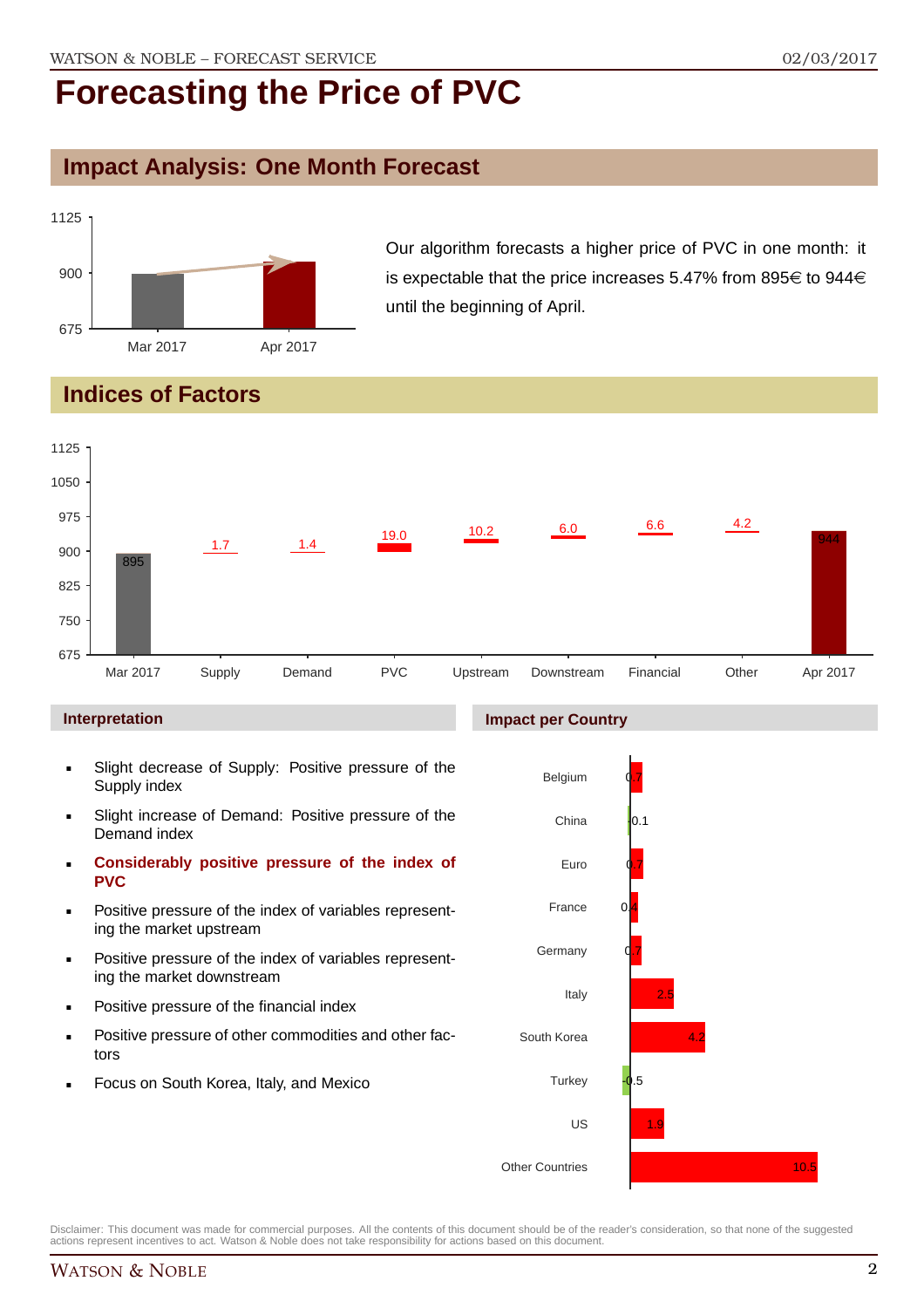### **Impact Analysis: Two Months Forecast**



Our algorithm forecasts a higher price of PVC in two months: it is expectable that the price increases 7.40% from 895 $\in$  to 961 $\in$ until the beginning of May.

## **Indices of Factors**



#### **Interpretation**

- **Decrease of Supply**: Positive pressure of the Supply index
- **Increase of Demand**: Positive pressure of the Demand index
- **Positive pressure of the index of PVC**
- Positive pressure of the index of variables representing the market upstream
- **Positive pressure of the index of variables represent**ing the market downstream
- **•** Positive pressure of the financial index
- **Positive pressure of other commodities and other fac**tors
- Focus on Japan, France, and Mexico

#### **Impact per Country**



Disclaimer: This document was made for commercial purposes. All the contents of this document should be of the reader's consideration, so that none of the suggested actions represent incentives to act. Watson & Noble does not take responsibility for actions based on this document.

17.6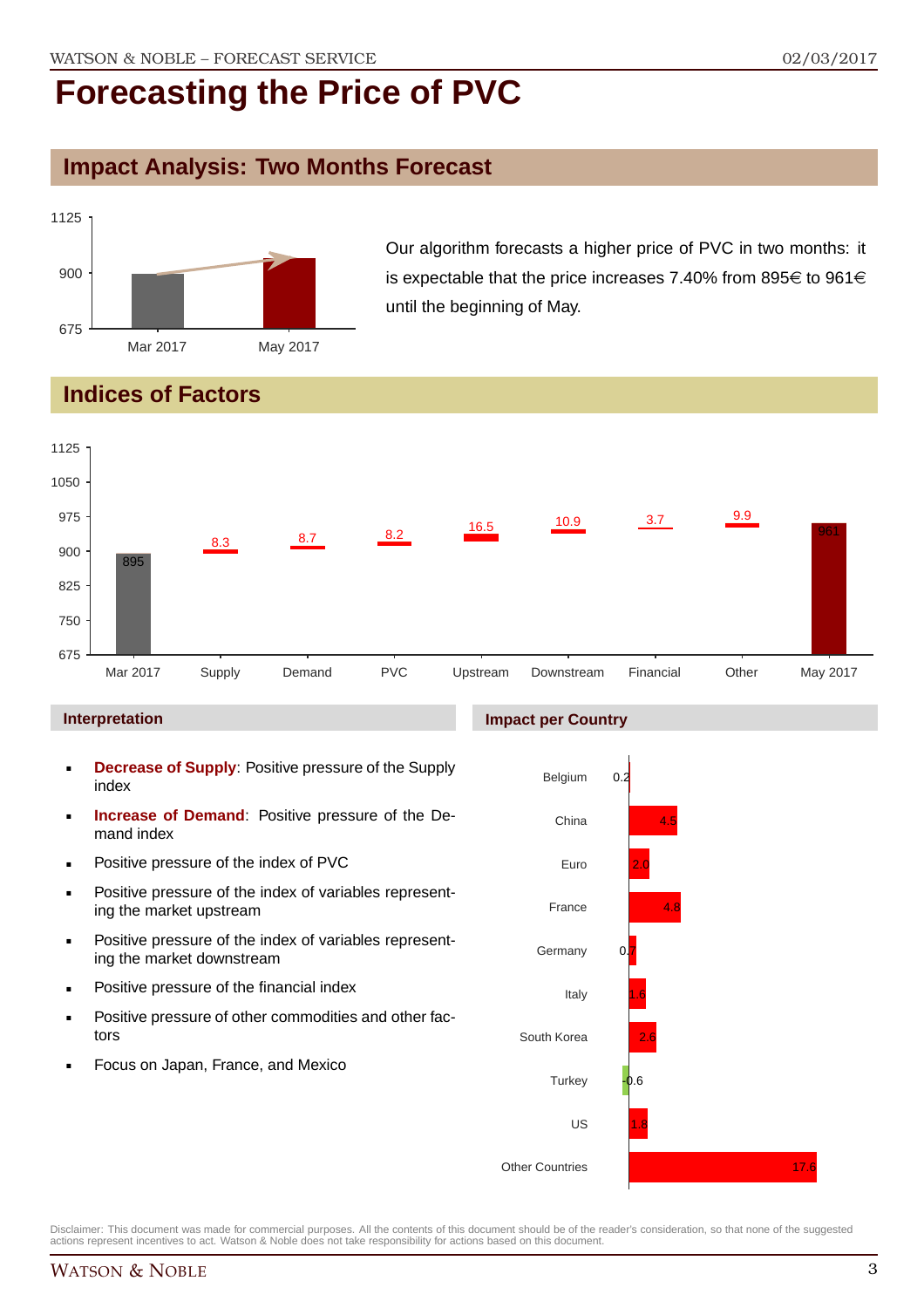## **Impact Analysis: Three Months Forecast**



Our algorithm forecasts a higher price of PVC in three months: it is expectable that the price increases 9.87% from 895 $\in$  to 984 $\in$ until the beginning of June.

## **Indices of Factors**



#### **Interpretation**

- **Decrease of Supply**: Positive pressure of the Supply index
- **Increase of Demand**: Positive pressure of the Demand index
- **Negative pressure of the index of PVC**
- **Positive pressure of the index of variables represent**ing the market upstream
- **Positive pressure of the index of variables represent**ing the market downstream
- **•** Positive pressure of the financial index
- **Positive pressure of other commodities and other fac**tors
- Focus on Mexico, France, and Japan

#### **Impact per Country**

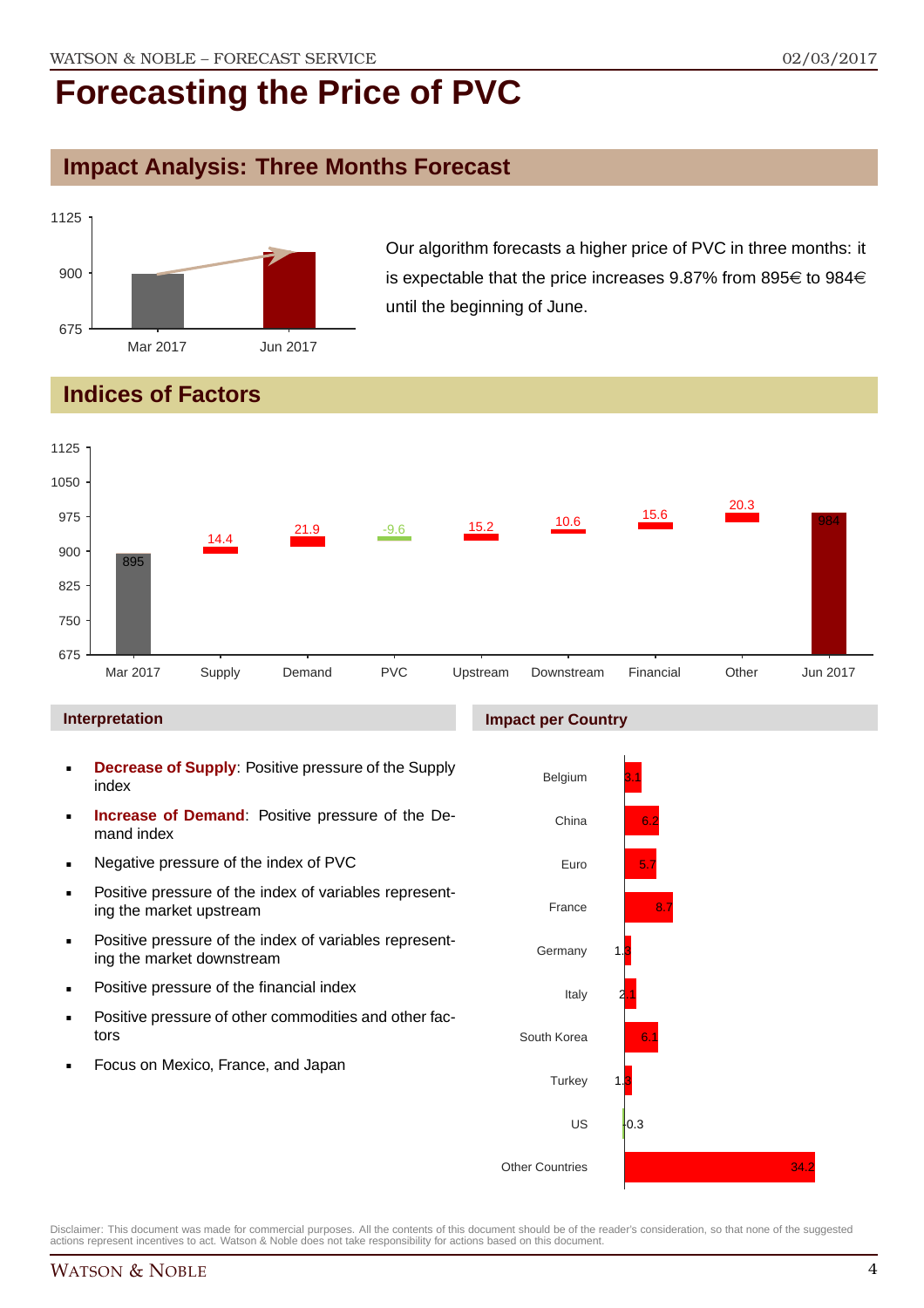## **Impact Analysis: Four Months Forecast**



Our algorithm forecasts a lower price of PVC in four months: it is expectable that the price decreases 9.67% from 895 $\in$  to 809 $\in$ until the beginning of July.

### **Indices of Factors**



#### **Interpretation**

- Slight increase of Supply: Negative pressure of the Supply index
- **Decrease of Demand**: Negative pressure of the Demand index
- **Considerably negative pressure of the index of PVC**
- Negative pressure of the index of variables representing the market upstream
- Negative pressure of the index of variables representing the market downstream
- Positive pressure of the financial index
- Negative pressure of other commodities and other factors
- Focus on Japan, Italy, and UK

#### **Impact per Country**

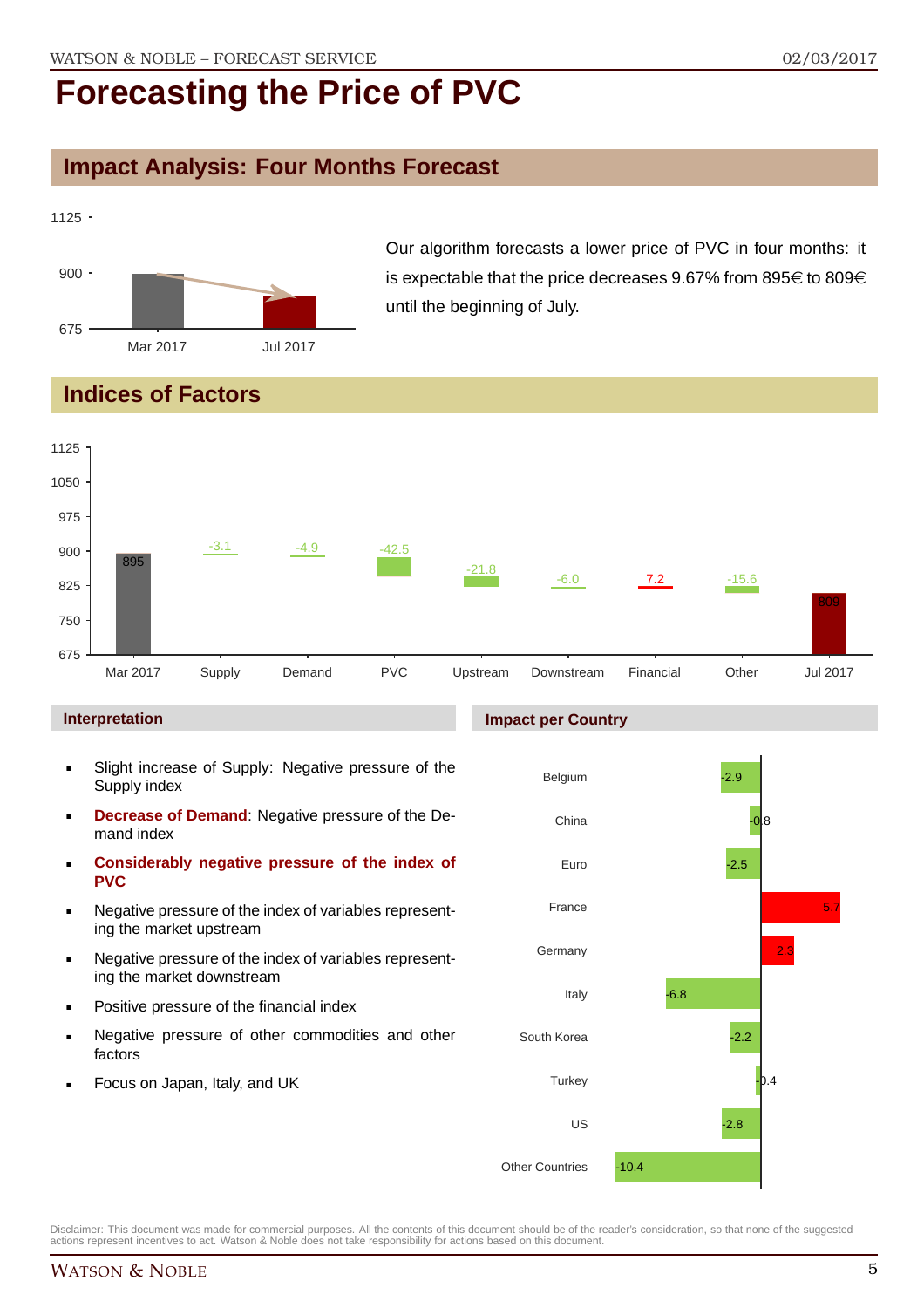## **Impact Analysis: Five Months Forecast**



Our algorithm forecasts a lower price of PVC in five months: it is expectable that the price decreases 10.62% from 895 $\in$  to 800 $\in$ until the beginning of August.

## **Indices of Factors**



#### **Interpretation**

- Slight decrease of Supply: Positive pressure of the Supply index
- Slight increase of Demand: Positive pressure of the Demand index
- **Considerably negative pressure of the index of PVC**
- Negative pressure of the index of variables representing the market upstream
- Negative pressure of the index of variables representing the market downstream
- Positive pressure of the financial index
- Negative pressure of other commodities and other factors
- Focus on UK, US, and Mexico

#### **Impact per Country**

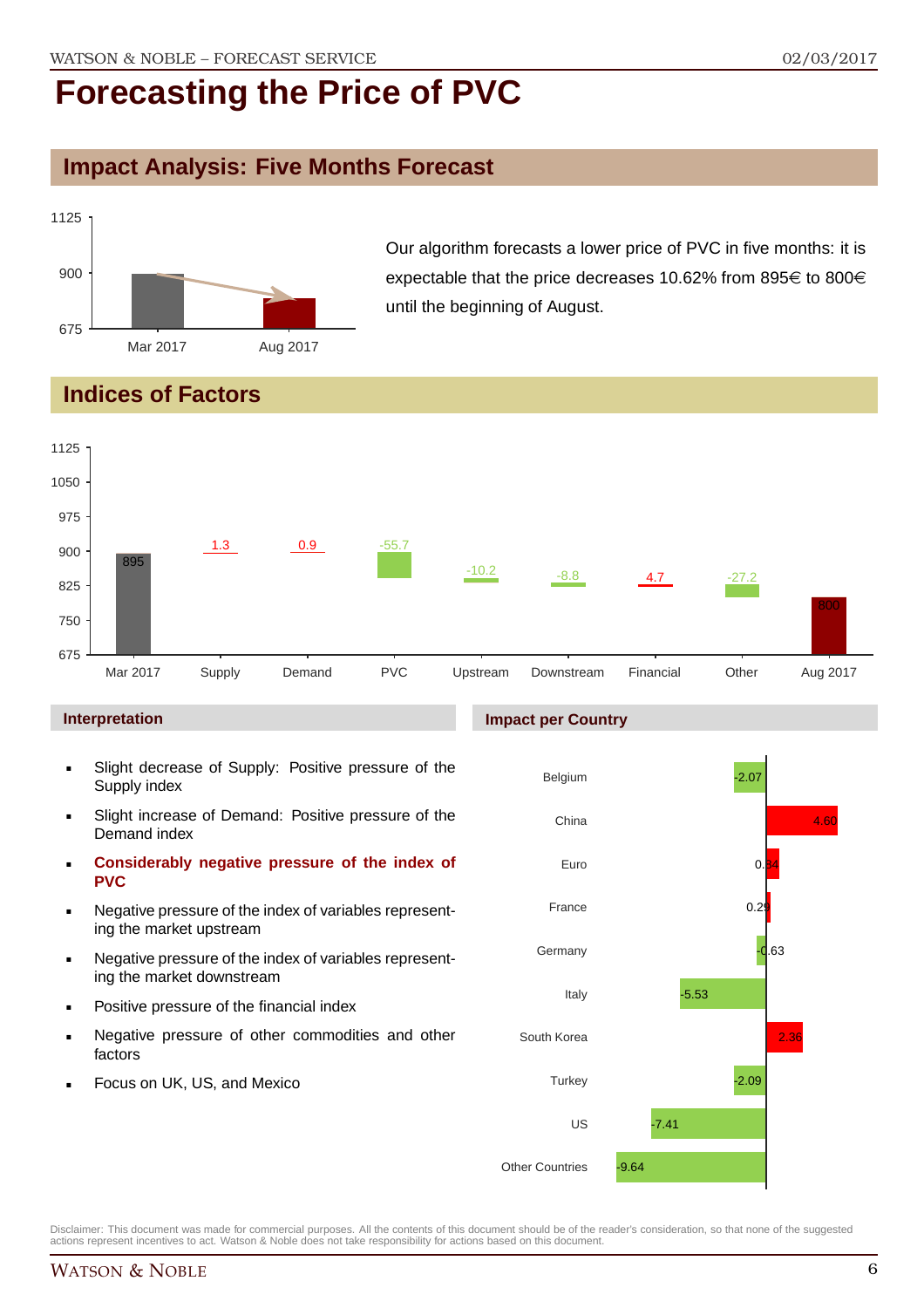## **Impact Analysis: Six Months Forecast**



Our algorithm forecasts a lower price of PVC in six months: it is expectable that the price decreases 11.34% from 895 $\in$  to 794 $\in$ until the beginning of September.

### **Indices of Factors**



#### **Interpretation**

- Slight decrease of Supply: Positive pressure of the Supply index
- Slight increase of Demand: Positive pressure of the Demand index
- **Considerably negative pressure of the index of PVC**
- Negative pressure of the index of variables representing the market upstream
- Negative pressure of the index of variables representing the market downstream
- Negative pressure of the financial index
- Negative pressure of other commodities and other factors
- Focus on US, Japan, and Italy

#### **Impact per Country**

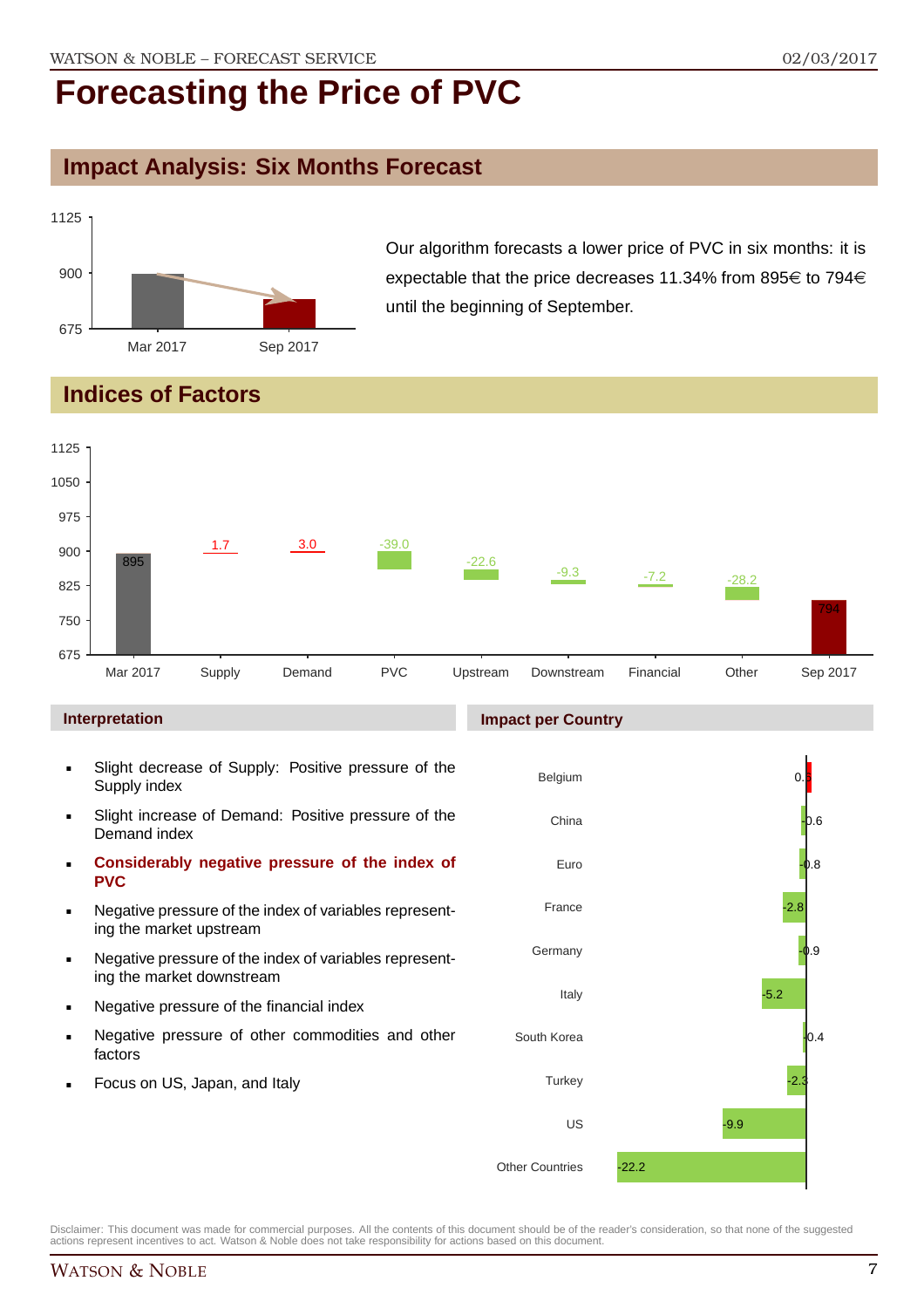## **APPENDIX – Technical Explanation of the Impact Analysis**

In this appendix, we explain the impact analysis of the factors that most contribute for our forecasts.

This Impact Analysis is conducted individually for **each time horizon**, allowing for a distinction between the indices of variables that contribute for our forecasts at short and medium run.

For each time horizon, our analysis has **two components**: first, we present the impact of variables grouped by **indices of factors**; second we present the impact of variables grouped by **indices of countries**.

### **Indices of Factors**

**Indices of factors** are indices of the weighted contributions of the variables grouped in those factors.

**Supply Index**: composed of macroeconomic variables of the producing and exporting countries. It includes variables such as production, exchange rates, inflation, monetary policy, and wages. For example, an increase in wages implies higher production costs which should (in linear, general, and ceteris paribus terms) generate an incentive to increase prices;

**Demand index**: composed of macroeconomic variables of the consuming and importing countries. It includes variables such as production, exchange rates, inflation, monetary policy, and wages. For example, a decrease in a consumer confidence index should (in linear, general, and ceteris paribus terms) increase savings and decrease demand, leading to lower prices;

**PVC Index**: composed of variables related to PVC. It includes variables such as the price of PVC in different regions of the world and exports, imports, and producer prices of PVC in some countries. For example, an increase in the price of PVC in other region may imply an increase in the price of PVC in Europe due to arbitrage movements;

**Upstream index**: composed of variables related to Ethylene, VCM, and Caustic Soda. It includes variables such as the price and exports, imports, and producer prices of the inputs in some countries. For example, an increase in the price of Ethylene should (in linear, general, and ceteris paribus terms) generate an increase in the price of PVC;